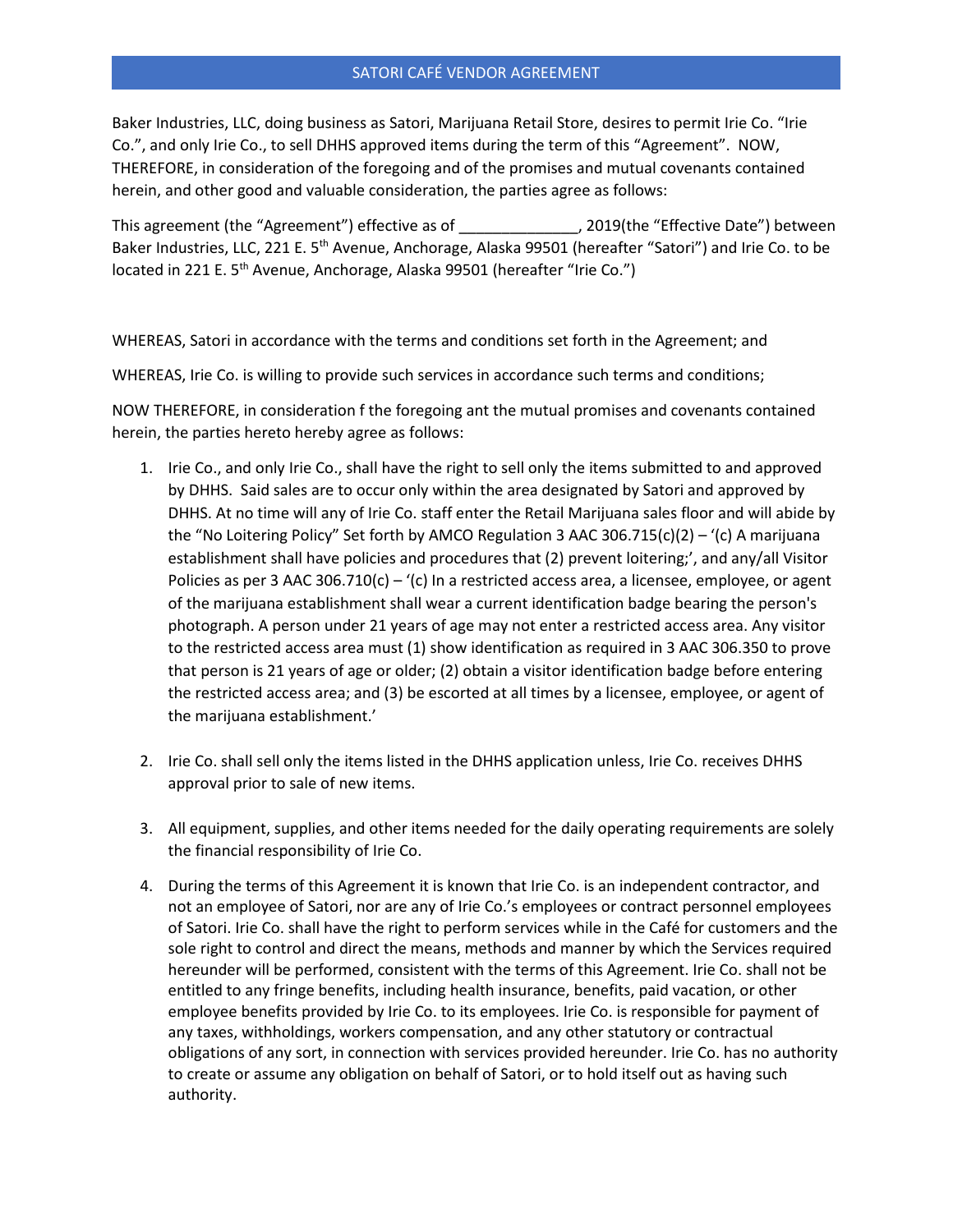- 5. It is understood that during the term of Irie Co.'s agreement, Irie Co. may become privy to information relating to Satori's operations, employees, finances, projects, products and production plans, research and development, system design, software, hardware, technical processes and formulas, source codes, activities, and so on. Such information shall be deemed confidential in every case where either a reasonable person would understand it to be confidential or Satori has identified it as such, unless the information in question (i) was already known to Irie Co. (ii) has become generally know n to the public through no fault of Irie Co.'s; or (iii) is required by law to be disclosed (in which case Irie Co. shall provide Satori with a reasonable opportunity to seek a protective order maintaining confidentiality). Irie Co. shall maintain the secrecy of all of Satori's confidential information (including, without limitation, all confidential information that Satori has received or will receive from third parties), using the same care it applies to its own confidential information, and shall make use of such confidential information only to the maximum extent necessary to effect the Agreement. Irie Co. shall not exploit or reveal to any third party any of such information without Satori's express prior written consent. This provision shall apply to all confidential information, whether it was exchanged before or after the date of this Agreement. All confidential information referred to in this Section in whatever form shall at all times remain the property of Satori, and shall , upon written request of Satori, be delivered by Irie Co. to Satori in all tangible forms, or, promptly destroyed by Irie Co. to the extent such delivery is impracticable.
- 6. During the Term, and subject to the terms and conditions set forth in this provisions, Irie Co. may not release any confidential information regarding Satori in press releases, case studies or any other promotional materials (the "Promotional Materials"), unless, prior to printing, electronic publication, or any other dissemination or display of the Promotional Materials: (i) Irie Co. advises Satori of all uses it plans to make of the Promotional Materials; (ii) Irie Co. submits the Promotional Materials to Satori for review (as Satori needs to ensure that any reference to the Marijuana Retail Store contains proper warning labels as per AMCO Regulations), and (iii) after such review, Irie Co. receives written approval from Satori authorizing it to produce and/or distribute and/or publish the Promotional materials, in compliance with any further limitations that Satori may require. Irie Co. may not use Satori's name, trademarks and logos other than as set forth in, and in accordance with, this Section.
- 7. This Agreement shall be governed by the laws of the State of Alaska, and any dispute arising hereunder shall be resolved in the courts of the State of Alaska, Municipality of Anchorage.
- 8. Neither party may transfer or assign this Agreement, in whole or in part, in any manner whatsoever without the prior written consent of the other.
- 9. In any term or other provision of this Agreement, or any application thereof to any circumstance in invalid, illegal or incapable of being enforced by any rule of law, or public policy in whole or in part, such provisions or applications shall to that extent be severable and shall not effect other provisions or applications of this Agreement.